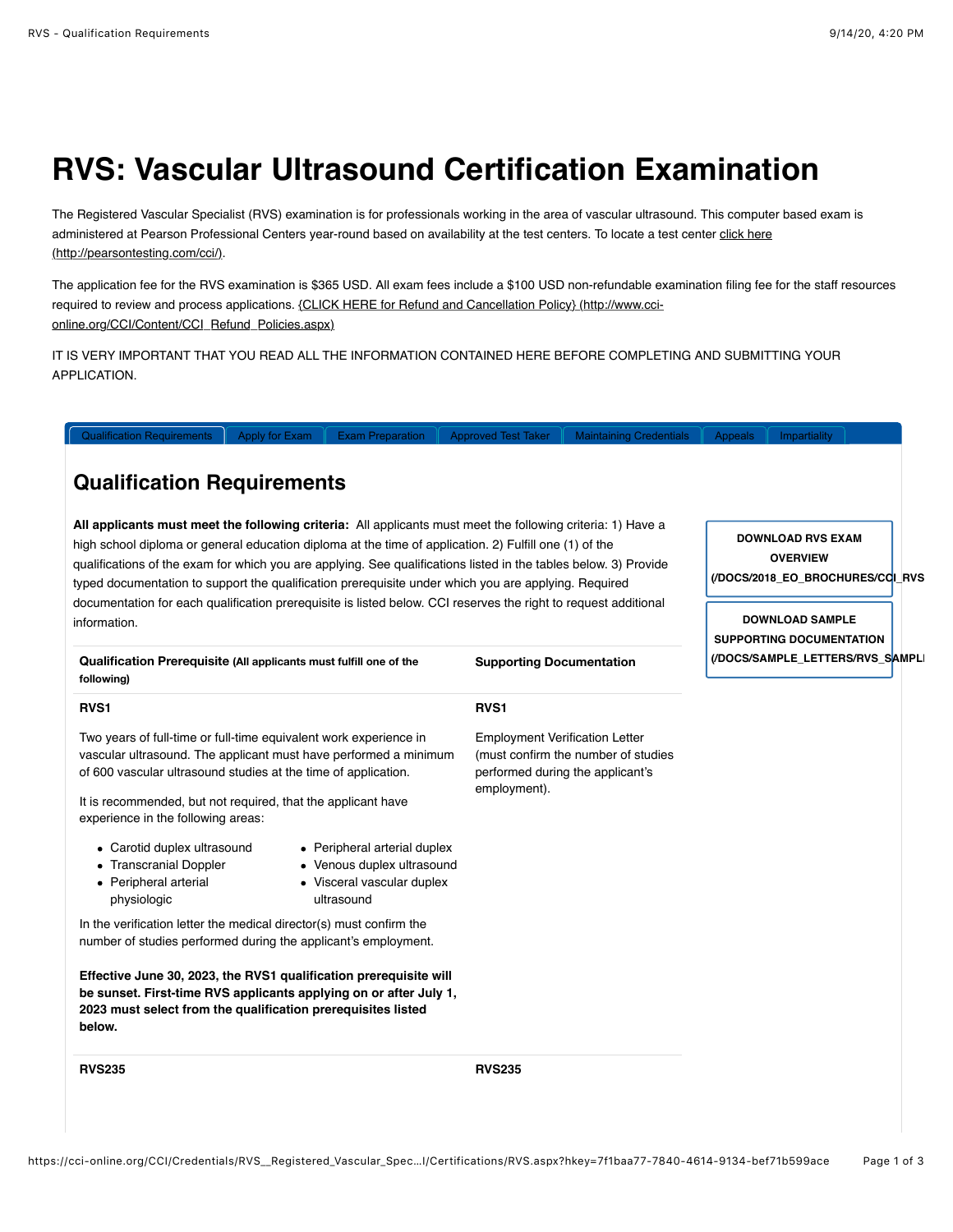A graduate of a diploma, associate, or baccalaureate academic program in health science (including, but not limited to, cardiovascular technology, ultrasound, radiologic technology, respiratory therapy, or nursing)

#### **AND**

One year full-time or full-time equivalent work experience in vascular ultrasound

#### **AND**

Performance of a minimum of 600 vascular ultrasound studies\* in their career, which is defined as work experience and/or clinical experience gained during a formal educational program.

It is recommended, but not required, that the applicant have experience in the following areas:

- Carotid duplex ultrasound
- Peripheral arterial duplex
- Transcranial Doppler
- Venous duplex ultrasound
- Peripheral arterial physiologic
- Visceral vascular duplex ultrasound

In the verification letter(s) the medical director(s) and/or program director(s) must confirm the number of studies performed during the applicant's employment and/or during the academic program.

#### **RVS4**

Applicant must be a graduate of a programmatically accredited program\*\* in vascular ultrasound.

Completion certificate and/or educational transcript **AND**

Employment Verification Letter **AND/OR**

Clinical Experience Letter (only required for applicants submitting verification of the number of studies completed during a formal educational program)

#### **RVS4**

Completion certificate and/or educational transcript **AND** Student Verification Letter

*Students applying to take examination prior to graduation will be required to submit this documentation*

#### **RVS5**

A graduate of a NON-programmatically accredited program in vascular ultrasound which has a minimum of one year of specialty training and includes a minimum of 800 clinical hours\*\* in the specialty in which the examination is being requested.

IMPORTANT: If an individual's clinical hours were completed after graduation or if the hours are not a requirement for their educational program, then those hours WOULD NOT count toward the 800-hour minimum under qualification RVS5. All clinical hours must be earned in a setting in which patients are being tested or medically treated.

#### **RVS6**

Active ultrasound credential holders with six (6) months of full-time or full-time equivalent work experience in vascular ultrasound. The applicant must have participated in a minimum of 100 vascular ultrasound studies\* at the time of application.

In the verification letter, the medical director(s) must confirm the number of studies performed during the applicant's employment.

#### **RVS5**

Completion certificate and/or educational transcript **AND** Student Verification Letter **AND** Clinical Experience Letter

*Students applying to take examination prior to graduation will be required to submit this documentation*

#### **RVS6**

Copy of wallet card showing date earned and active through date of ultrasound registry credential **AND**

Employment Verification Letter (must confirm the number of studies performed during the applicant's employment). **AND/OR**

Clinical Experience Letter (only required for applicants submitting